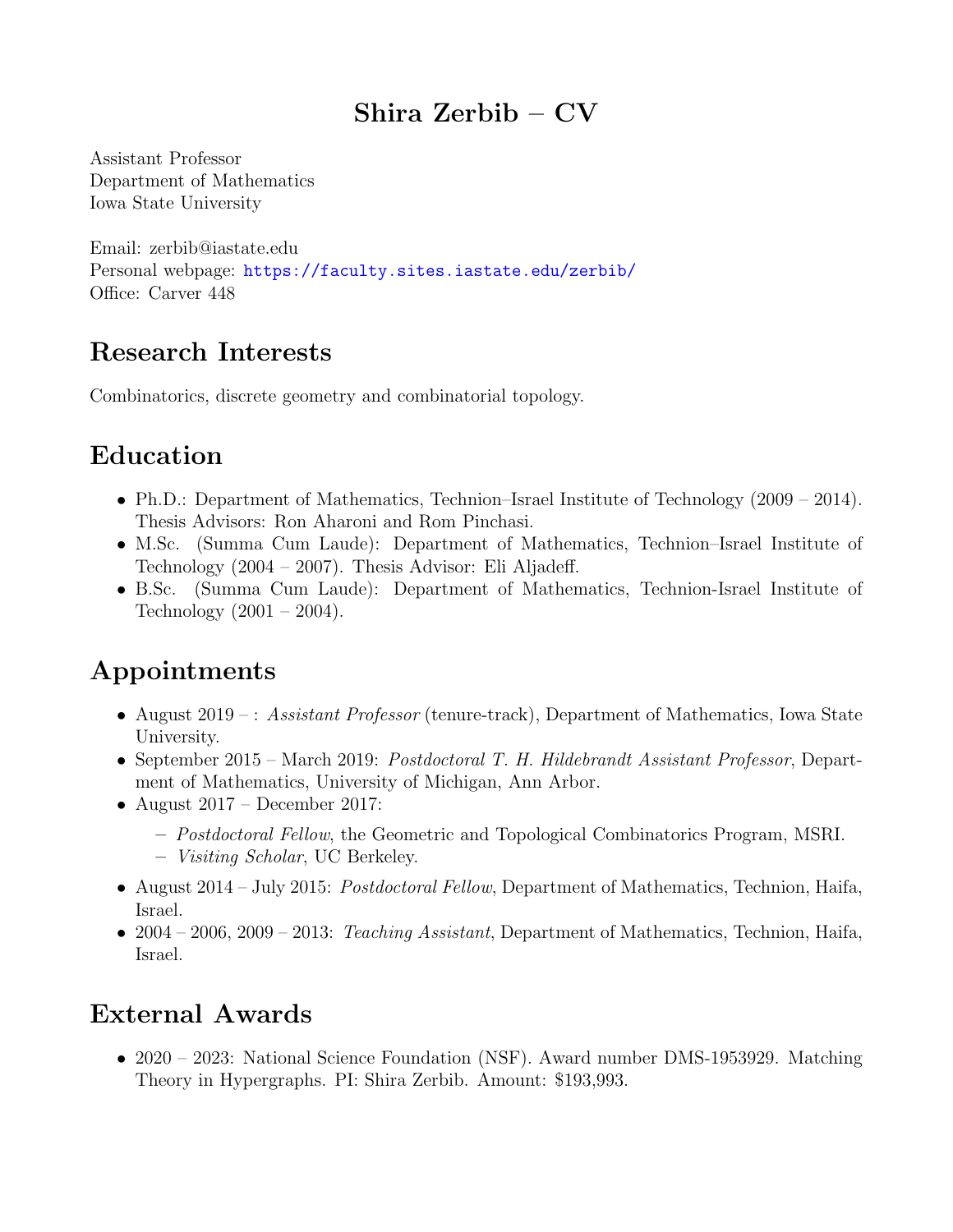- 2019 2022: The US-Israel Binational Science Foundation (BSF). Grant number 2016077. Bimatroids. PIs: Ron Aharoni, Eli Berger, Maria Chudnovsky, Shira Zerbib. Total amount: \$123,200. Amount per PI: \$30,800.
- 2020 2023: National Science Foundation (NSF). Award no. 1953445 Collaborative Research: Graduate Research Workshops in Combinatorics. PI: Leslie Hogben. Co-PIs: Steve Butler, Bernard Lidicky, Michael Young, Shira Zerbib. Total amount: \$42,581. Amount per PI: \$8,516.
- 2020 2025: Simons Foundation, Mathematics and Physical Sciences-Collaboration Grants for Mathematicians. PI: Shira Zerbib, Total amount: \$42,000. Awarded, declined by the PI.

## ISU Internal Awards

• 2020: Foreign Travel Grant, ISU (was not used due to COVID-19).

## Publications

In mathematics, authors are traditionally listed in alphabetical order. See [AMS Culture Statement](http://www.ams.org/profession/leaders/culture/JointResearchandItsPublicationfinal.pdf) for more explanation.

### Published or Accepted

- 20. D. McGinnis and S. Zerbib, Line transversals in families of connected sets the plane. Accepted to SIAM Journal of Discrete Math. [\[arXiv\]](https://arxiv.org/abs/2103.05565)
- 19. R. Aharoni, E. Berger, M. Chudnovsky and S. Zerbib, Rainbow paths and large rainbow matchings. Accepted to Electronic Journal of Combinatorics. [\[arXiv\]](https://arxiv.org/abs/2012.14992)
- 18. R. Aharoni, E. Berger, J. Briggs, E. Segal-Halevi, and S. Zerbib, Fractionally balanced hypergraphs and rainbow KKM theorem, Accepted to **Combinatorica**. [\[arXiv\]](https://arxiv.org/abs/2011.01053)
- 17. E. Berger, K. Choromanski, M. Chudnovsky, and S. Zerbib, Tournaments and the Strong Erdos-Hajnal Property. Accepted to European Journal of Combinatorics. [\[arXiv\]](https://arxiv.org/abs/2002.07248)
- 16. K. Nyman, F. E. Su, and S. Zerbib. Fair division with multiple pieces. Discrete Applied Mathematics, 283 (2020), 115–122. [\[arXiv\]](https://arxiv.org/abs/1710.09477) [\[doi\]](http://dx.doi.org/10.1016/j.dam.2019.12.018)
- 15. D. Oliveros, C. O'Neill, and S. Zerbib. The geometry and combinatorics of discrete line segment hypergraphs. Discrete Mathematics, 343 (2020), no. 6. [\[arXiv\]](https://arxiv.org/abs/1807.04826) [\[doi\]](http://dx.doi.org/10.1016/j.disc.2020.111825)
- 14. R. Aharoni and S. Zerbib. A generalization of Tuza's conjecture. Journal of Graph Theory, 94 (2020), no. 3, 445–462. [\[arXiv\]](https://arxiv.org/abs/1611.07497) [\[doi\]](http://dx.doi.org/10.1002/jgt.22533)
- 13. P. Bennett, A. Dudek, and S. Zerbib. Large triangle packings and Tuza's conjecture in sparse random graphs. Combinatorics, Probability and Computing 29 (2020), no. 5, 757–779. [\[arXiv\]](https://arxiv.org/abs/1810.11739) [\[doi\]](http://dx.doi.org/10.1017/s0963548320000115)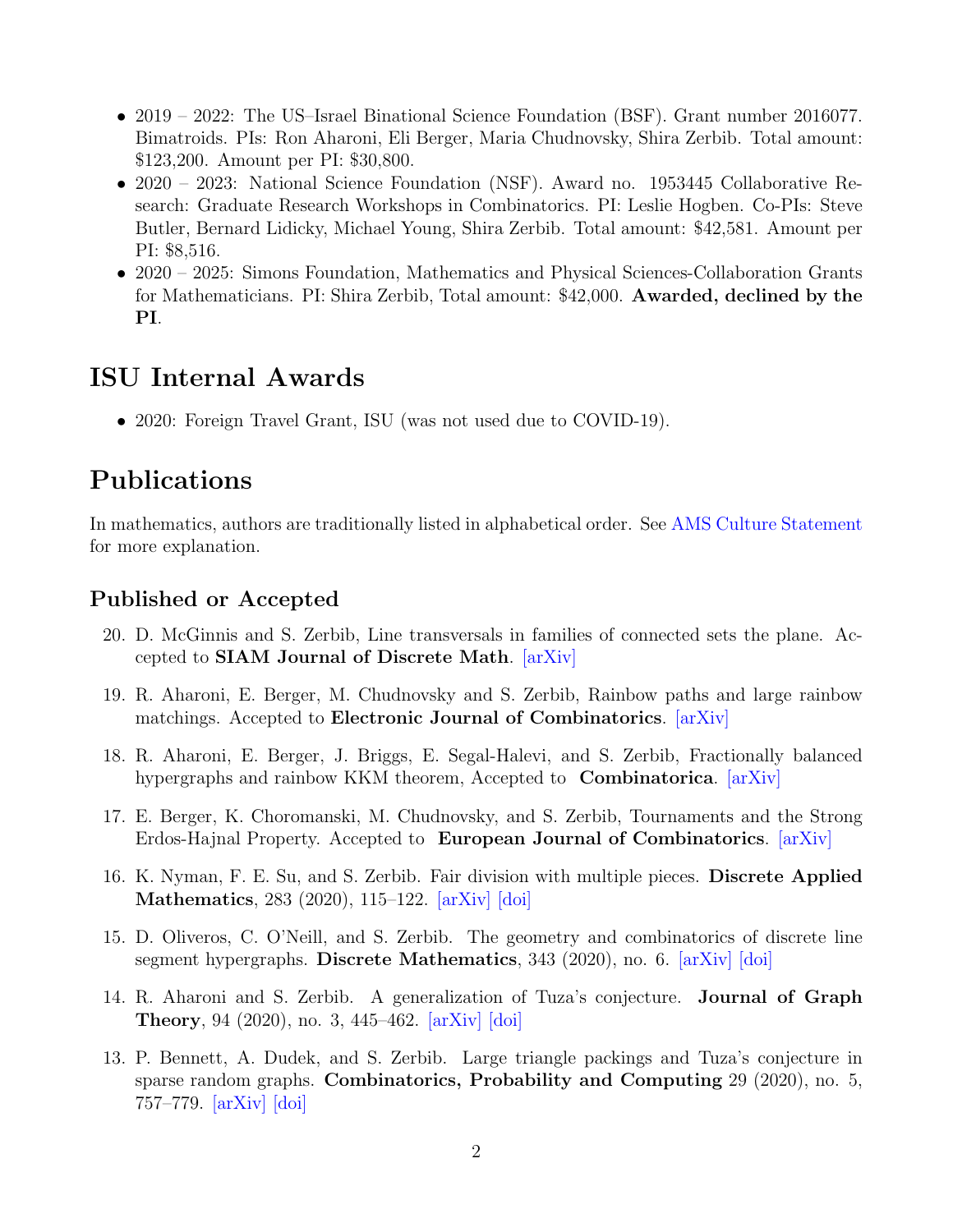- 12. F. Meunier and S. Zerbib. Envy-free cake division without assuming the players prefer nonempty pieces. Israel Journal of Mathematics,  $234$  (2019), no. 2,  $907-925$ .  $\ar{x}$ [\[doi\]](http://dx.doi.org/10.1007/s11856-019-1939-6)
- 11. S. Zerbib. An improved bound in Vizing's conjecture. Graphs and Combinatorics, 35  $(2019)$ , no. 6, 1401–1404.  $\vert \text{arXiv} \vert$   $\vert \text{doi} \vert$
- 10. F. Frick and S. Zerbib. Colorful coverings of polytopes and piercing numbers of colorful d-intervals. Combinatorica 39 (2019), no. 3, 627–637.  $arXiv$  [\[doi\]](http://dx.doi.org/10.1007/s00493-018-3891-1)
- 9. S. Gao and S. Zerbib. The (2, 2) and (4, 3) properties in families of fat sets in the plane. SIAM Journal of Discrete Mathematics 33 (2019), no. 3, 1326–1337. [\[arXiv\]](https://arxiv.org/abs/1711.05308) [\[doi\]](http://dx.doi.org/10.1137/17M1157088)
- 8. F. E. Su and S. Zerbib. Piercing Numbers in Approval Voting. Mathematical Social Sciences, 101 (2019), 65–71. [\[arXiv\]](https://arxiv.org/abs/1710.09493) [\[doi\]](http://dx.doi.org/10.1016/j.mathsocsci.2019.06.007)
- 7. R. Meshulam and S. Zerbib. On Lusztig-Dupont Homology of Flag Complexes. Journal of Algebra 531 (2019), 83–101. [\[arXiv\]](https://arxiv.org/abs/1807.05297) [\[doi\]](http://dx.doi.org/10.1016/j.jalgebra.2019.04.019)
- 6. S. Zerbib. The  $(p, q)$  property in families of d-intervals and d-trees. Discrete Mathematics 342(4), 1089–1097 (2019). [\[arXiv\]](https://arxiv.org/abs/1703.02939) [\[doi\]](http://dx.doi.org/10.1016/j.disc.2018.12.019)
- 5. M. Chudnovsky, S. Spirkl and S. Zerbib. Piercing axis-parallel boxes. Electronic Journal of Combinatorics, Volume 25, Issue 1 (2018). [\[arXiv\]](https://arxiv.org/abs/1705.00089) [\[doi\]](http://dx.doi.org/10.37236/7034)
- 4. R. Aharoni, T. Kaiser and S. Zerbib. Fractional covers and matchings in families of weighted d-intervals. Combinatorica  $37(4)$  (2016) 555–572. [\[arXiv\]](https://arxiv.org/abs/1402.2064) [\[doi\]](http://dx.doi.org/10.1007/s00493-016-3174-7)
- 3. R. Aharoni, R. Holzman and S. Zerbib. Edge-covers in d-interval hypergraphs. Discrete  $\&$ Computational Geometry, 58(3) (2017) 650–662. [\[arXiv\]](https://arxiv.org/abs/1605.01942) [\[doi\]](http://dx.doi.org/10.1007/s00454-017-9923-6)
- 2. G. Nivasch, J. Pach, R. Pinchasi and S. Zerbib. The number of distinct distances from a vertex of a convex polygon. **Journal of Computational Geometry**  $4(1)$  (2013), 1–12. [\[arXiv\]](https://arxiv.org/abs/1207.1266) [\[doi\]](http://dx.doi.org/10.1145/997817.997829)
- 1. S. Zerbib. On the Zone Complexity of a Vertex. SIAM Journal of Discrete Mathematics  $25(2)$   $(2011)$ ,  $719-730$ .  $[arXiv]$   $[doi]$

#### Submitted

- 1. M. Aliabadi and S. Zerbib, Matchings in matroids over abelian groups. Submitted. [\[arXiv\]](https://arxiv.org/abs/2202.07719)
- 2. D. McGinnis and S. Zerbib, A sparse colorful polytopal KKM theorem. **Submitted**. [\[arXiv\]](https://arxiv.org/abs/2112.14421)
- 3. Ron Aharoni, Eli Berger, Maria Chudnovsky and Shira Zerbib. Two remarks on the Caccetta-Häggkvist conjecture. Submitted. [\[arXiv\]](https://arxiv.org/abs/2110.11183)
- 4. Abdul Basit, Daniel McGinnis, Henry Simmons, Matt Sinnwell, and Shira Zerbib. Improved bounds on a generalization of Tuza's conjecture. Submitted. [\[arXiv\]](https://arxiv.org/abs/2110.10095)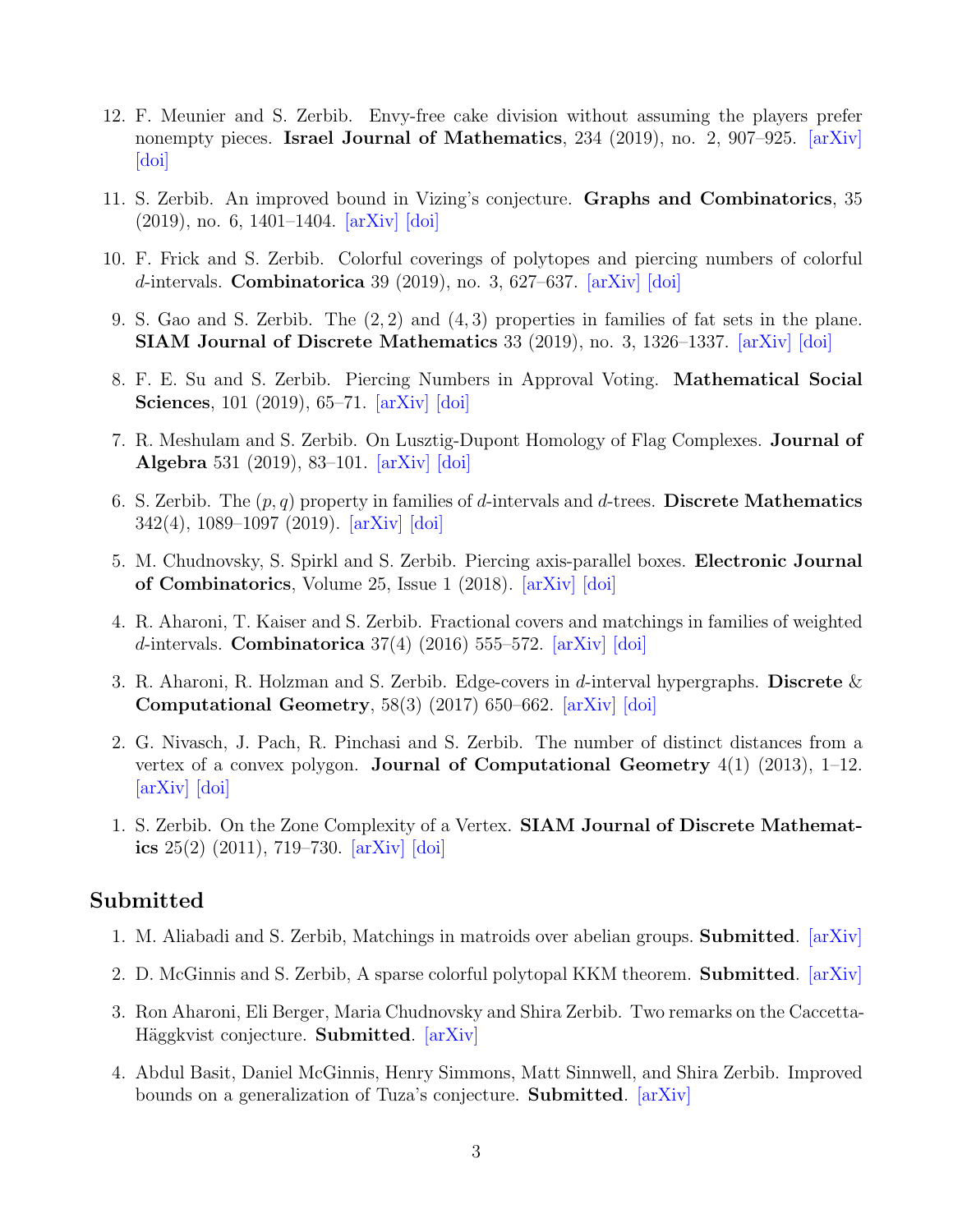5. B. Lidický, T. Masařík, K. Murphy, and S. Zerbib, On Weak Flexibility in Planar Graphs. submitted. [\[arXiv\]](https://arxiv.org/abs/2009.07932)

### Theses

- 1. Ph.D. Thesis. Problems in Combinatorial Geometry. Technion–Israel Institute of Technology, 2014.
- 2. M.Sc. Thesis. On the Projective Analogue of the Brauer–Witt Theorem. Technion–Israel Institute of Technology, 2007.

# Invited Conference Talks

### 2022:

- Geometry, Combinatorics and Optimization Workshop, Paris, June 2022.
- 7th Lake Michigan Workshop on Combinatorics and Graph Theory, University of Illinois at Chicago, May 2022.
- Special session on Geometric and Topological Combinatorics. Joint Mathematics Meetings in Seattle, WA, April 2022.

Title: Line transversals in families of connected sets in the plane.

• Special session on Topics in Extremal Combinatorics. Joint Mathematics Meetings in Seattle, WA, April 2022.

Title: The generalized Tuza conjecture.

- Special session on Discrete and Convex Geometry. AMS Spring Eastern Sectional Meeting at Tufts University in Medford, Massachusetts. March 2022.
- First Joint Meeting of the Israel Mathematical Union and the German Mathematical Society, session on Algebraic and Geometric Combinatorics. February 2022. Canceled due to COVID-19. 2021:
- Special Session on New trends in combinatorics. AMS fall sectional meeting at Creighton University, Omaha, NE. October 2021.

Title: Two generalizations of the Caccetta-Haggkvist conjecture.

- Special Session on Geometric and Topological Combinatorics and Their Applications. AMS fall sectional meeting at Creighton University, Omaha, NE. October 2021. Title: Line transversals in families of connected sets in the plane.
- First Joint Meeting of the Israel Mathematical Union and the German Mathematical Society, session on Algebraic and Geometric Combinatorics. March 2021. Canceled due to COVID-19.
- Dagstuhl Seminar: Vertex Partitioning in Graphs: From Structure to Algorithms Schloss Dagstuhl, Germany. January 2021. Canceled due to COVID-19.

### 2020:

• Special Session on Graphs, Hypergraphs and Set Systems, Fall Western Sectional Meeting of the AMS. October 2020.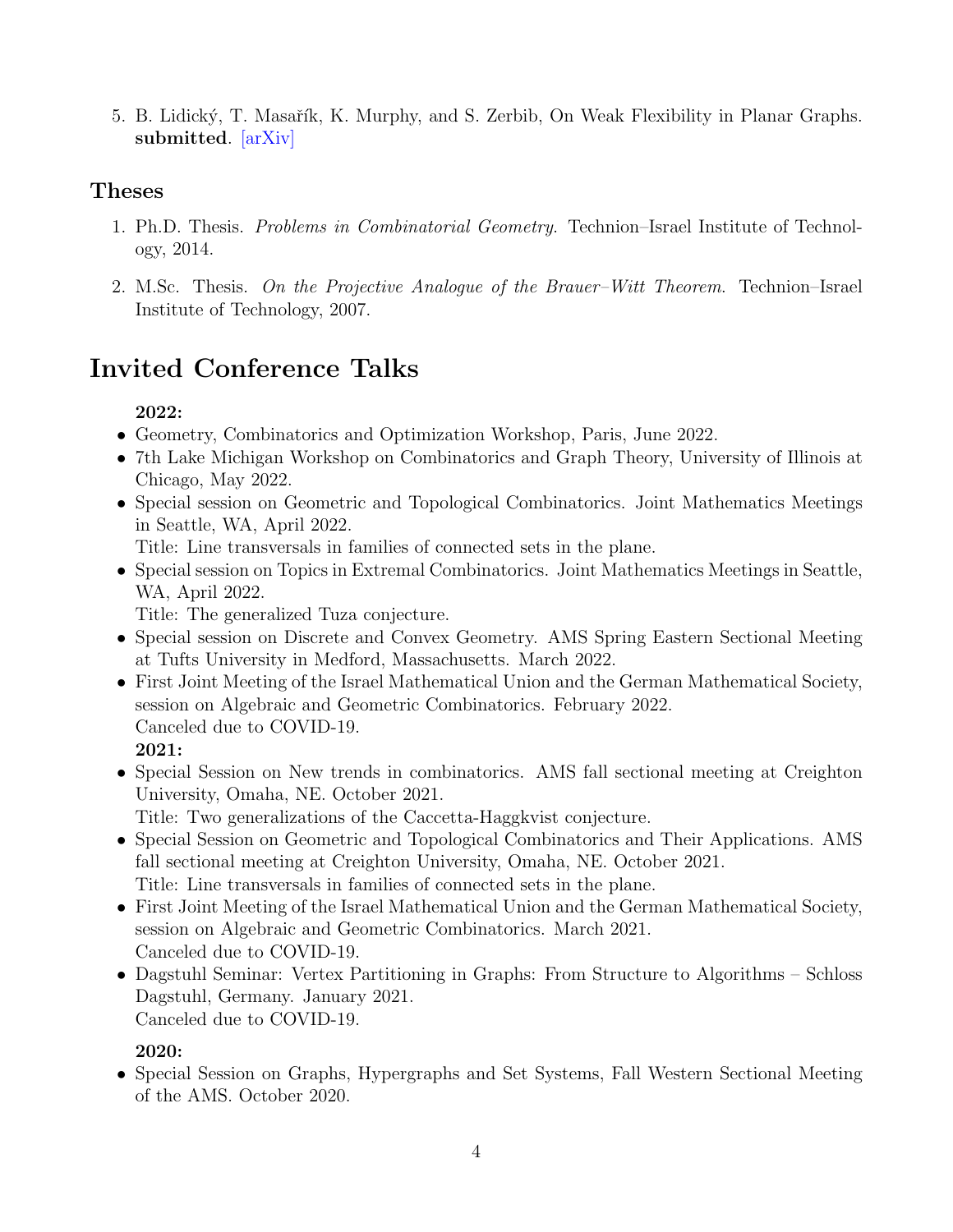Title: Dividing cakes with topological Hall.

- Oberwolfach Workshop Discrete Geometry. September 2020. Title: Dividing cakes with topological Hall.
- Topological Combinatorics Workshop Prague, Czech Republic. August 2020. Canceled due to COVID-19.
- SIGMA Waterloo. July 2020. Canceled due to COVID-19.
- Discrete and Computational Geometry Conference in memory of Ricky Pollack New York. April 2020.

Canceled due to COVID-19.

• Joint Mathematics Meetings in Denver, Colorado – Special Session on Extremal and Probabilistic Combinatorics. January 2020.

Title: Tuza's conjecture for random graphs and a generalization.

### 2019:

• Sectional AMS Meeting at the University of Florida – Special Session on Geometric and Topological Combinatorics. November 2019.

Title: Covering hypergraphs of discrete line segments in the plane.

• BIRS-CMO Workshop – Helly and Tverberg type Theorems, Casa Matemática Oaxaca, Mexico. October 2019.

Title: Covering hypergraphs of discrete line segments in the plane.

• Sectional AMS Meeting at University of Wisconsin-Madison – Special Session on Extremal Graph Theory. September 2019.

Title: Tournaments, caterpillars and the Erd˝os-Hajnal conjecture

• Topological Combinatorics Workshop – Prague, Czech Republic. July 2019. Title: Tuza's conjecture for random graphs and a generalization.

### 2018:

• AMS Sectional Meeting at the University of Michigan, Ann Arbor - Special Session on Probabilistic Methods in Combinatorics. October 2018.

Title: Covering hypergraphs of discrete line segments in the plane.

• The Mostly Manitoba, Michigan and Minnesota Combinatorics Graduate Students Workshop, Iowa State University. September 2018.

Title: Envy-free division of a cake without the "hungry players" assumption.

• Meeting on Applications of Topology to Combinatorics - University of Shantou, China. August 2018. Two talks.

Title 1: Envy-free division of a cake without the "hungry players" assumption.

Title 2: Colorful coverings of polytopes – the hidden topological truth behind different colorful phenomena.

- AMS Sectional Meeting at Northeastern University in Boston, Massachusetts Special Session on Algebraic, Geometric and Topological Methods in Combinatorics. April 2018. Title: Colorful coverings of polytopes – the hidden topological truth behind different colorful phenomena.
- AMS Sectional Meeting at The Ohio State University in Columbus Special Session on Probabilistic and Extremal Graph Theory. March 2018.

Title: A generalization of Tuza's conjecture.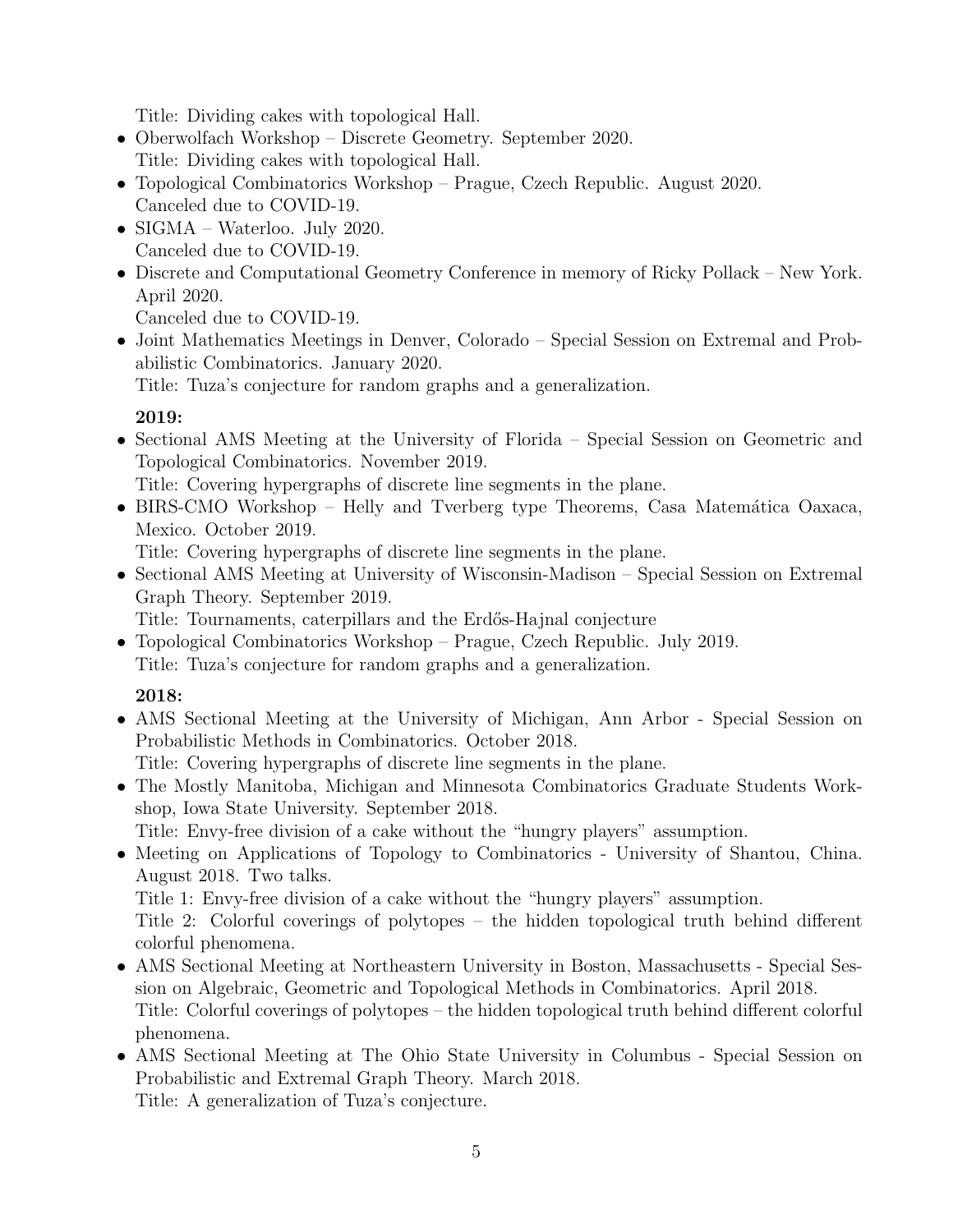- BIRS, Banff Extremal Problems in Combinatorial Geometry Workshop. February 2018. Title: Colorful coverings of polytopes – the hidden topological truth behind different colorful phenomena.
	- 2017:
- The 4th Lake Michigan Workshop on Combinatorics and Graph Theory, Kalamazoo, Michigan. April 2017.
	- Title: The  $(p, q)$  property in families of d-intervals
- Oberwolfach Discrete Geometry Conference. April 2017. Title: Matchings and covers in d-interval hypergraphs and their duals.
- The 5th Canadian Discrete and Algorithmic Mathematics Conference (CanaDAM), University of Saskatchewan, Saskatoon SK, Canada – invited mini-symposium talk. June 2015. Title: Fractional covers and matchings in families of weighted d-intervals.
- The Haifa Workshop on Interdisciplinary Applications of Graphs, Combinatorics and Algorithms, University of Haifa. June 2015.

Title: Fractional covers and matchings in families of weighted d-intervals.

## Seminar and Colloquium Talks

### 2022:

- Copenhagen-Jerusalem Combinatorics Seminar seminar talk, June 2022.
- Free University of Berlin seminar talk, May 2022.
- Bard College seminar talk, April 2022.
- University of Haifa colloquium, February 2022. 2021:
- Georgia Tech seminar talk, November 2021.
- Hebrew University seminar talk, October 2021.
- Princeton University seminar talk, October 2021.
- University of Rochester seminar talk, October 2021.
- University of Washington seminar talk, January 2021.

### 2020:

- Binghamton University, State University of New York seminar talk, October 2020.
- UIUC Seminar talk, May 2020.
- University of Kansas seminar talk, February 2020.

### 2019:

- Carnegie Mellon University seminar talk, November 2019.
- Ben-Gurion University seminar talk, June 2019.
- Hebrew University seminar talk, May 2019.

### 2018:

- CUNY Graduate Center and Courant Institute seminar talk, November 2018.
- Iowa State University colloquium talk, September 2018:
- UC Davis seminar talk, May 2018.
- Princeton University seminar talk, March 2018.
- Western Michigan University colloquium talk, February 2018.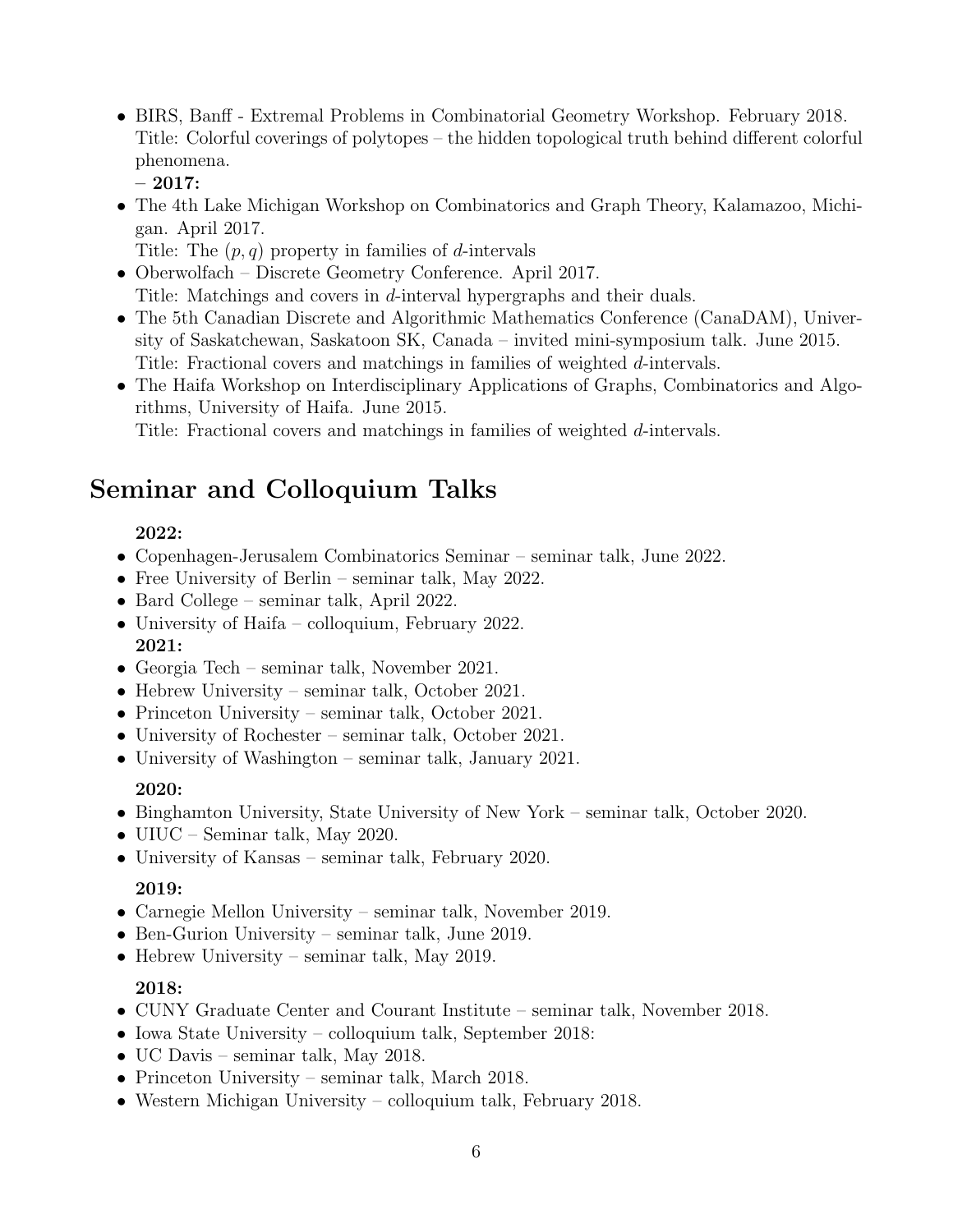• University of Oklahoma – colloquium talk, January 2018.

#### 2017:

- Haifa University colloquium talk, December 2017.
- Tel Aviv University seminar talk, December 2017.
- Bar-Ilan University colloquium talk, December 2017.
- Hebrew University seminar talk, December 2017.
- Ben-Gurion University seminar talk, December 2017.
- McGill University seminar talk, November 2017.
- MSRI seminar talk, October 2017.
- MSRI seminar talk, September 2017.
- Princeton seminar talk, March 2017.
- Center for Memory and Recording Research, UCSD seminar talk, May 2016.
- University of Michigan, Ann Arbor seminar talk, November 2015.
- University of Michigan, Ann Arbor Capsule Research Talk, September 2015.
- Bar-Ilan University, Israel seminar talk, November 2014.
- Technion, Israel seminar talk, August 2013.

#### Internal talks

- ISU seminar talk, November 2020.
- ISU seminar talk, October 2019.

## Short Collaboration Visits

- Technion Summer 2022.
- Free University of Berlin May-June 2022.
- Princeton University October 2021.
- Technion Summer 2021.
- Carnegie Mellon University November 2019.
- Technion May-June 2019.
- CUNY, Baruch College November 2018.
- University of California, Davis May 2018.
- McGill University November 2017.
- Princeton University March 2017.

## Organizing

- MSRI Summer Graduate School on "Topological Methods for the Discrete Mathematician" (together with Pavle Blagojević and Florian Frick) – Summer 2022.
- Graduate school on "Topological Methods in Discrete Mathematics" at the Free University of Berlin (together with Pavle Blagojevi´c and Florian Frick) – May-June 2022.
- Organized a special session on Topological Methods in Discrete Mathematics at the Fall 2021AMS Sectional Meeting at the University of South Alabama (together with Abdul Basit) – November 2021.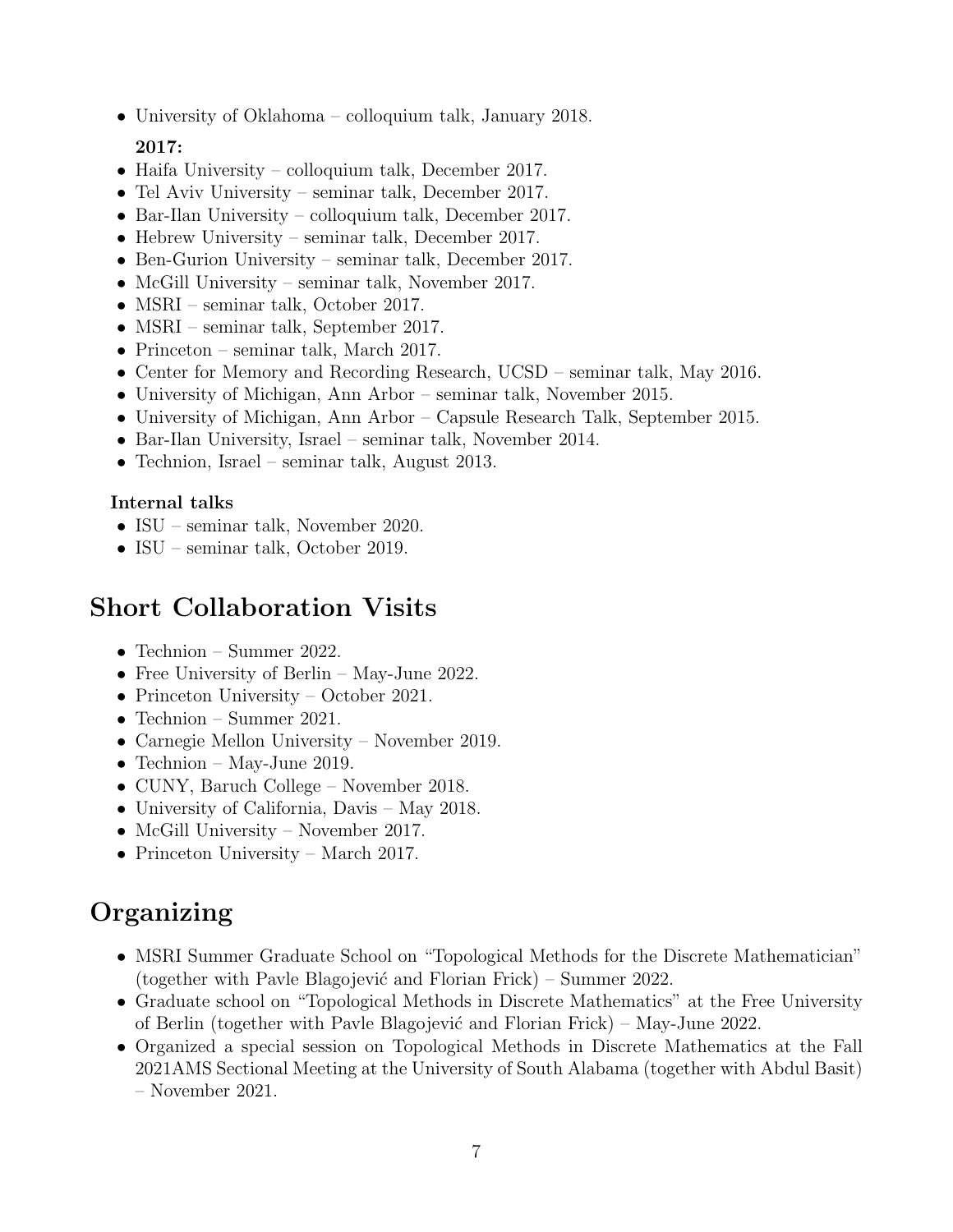- Co-organizer of the Graduate Research Workshop in Combinatorics (GRWC), an annual 2-week collaborative research workshop for graduate students and postdocs from all areas of combinatorics – 2021 –.
- Summer 2020 organized an international CoSP (Combinatorial Structures and Processes) Zoom Seminar on Topological Combinatorics.

## Graduate Students and Postdocs

### As major professor

• Daniel McGinnis - PhD student (2020 – ). Expected graduation: 2024.

#### As a temporary advisor

• Conor Thompson - PhD

### Postdocs

- Mohsen Aliabadi (2020–2022)
- Abdul Basit (2020–2022)

### POS Committees

- Joseph Alameda PhD 2021
- Elizabeth Sprangel PhD 2022
- Michael Ross PhD 2022
- Mitchell Ashburn PhD
- Kimberly Hadaway PhD
- Jasmine Martin PhD

## Mentoring Undergraduate Students

- Spring 2022: Supervising, together with Abdul Basit an undergraduate student as part of the Iowa State Mathematical Research Teams (ISMaRT) program.
- Spring 2021: Supervising, together with Abdul Basit and Mohsen Aliabadi, two groups of undergraduate students as part of the Iowa State Mathematical Research Teams (ISMaRT) program.
- 2021: Coaching (together with Jason McCullough) the Iowa State University Putnam team.
- 2016 2017: Supervised an undergraduate student (Shiliang Gao) in an extended REU project at the University of Michigan.
- Winter 2018: Supervised four undergraduate and graduate students at the University of Michigan in a research project, as part of the LOG(M) (Laboratory of Geometry) group.
- Summer 2018: Supervised (jointly with Boaz Slomka) two undergraduate students at the University of Michigan in a research project on coloring unit disk graphs.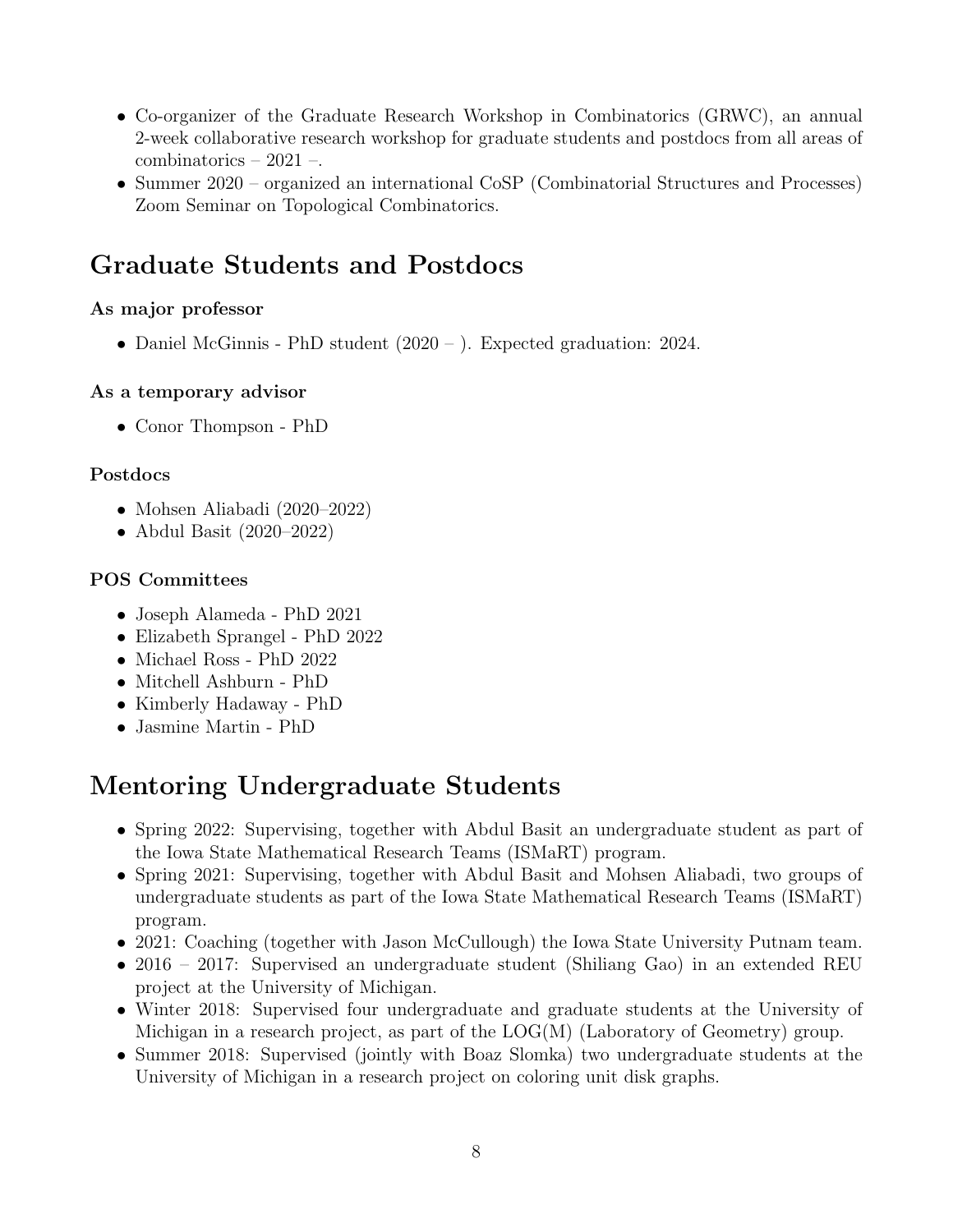## Honors and Prizes

- [Postdoctoral Mentoring Award](https://www.grad-college.iastate.edu/postdoc/awards/mentoring/) Iowa State University, 2021.
- [Outstanding Postdoctoral Fellow Award](https://umpda.rackham.umich.edu/award/opfa-awardees-2018/) University of Michigan, 2018.
- Prize for an Outstanding Ph.D. Thesis, Department of Mathematics, Technion, Israel, 2015.
- Postdoctoral Scholarship for Excellent Women Scientists, Technion, Israel, 2015.
- Excellent Teaching Assistant Award, Department of Mathematics, Technion, Israel, Spring 2013.
- The Promotion of Excellence in Mathematics Scholarship, Technion, Israel (2011 2012).
- Prize for an Outstanding M.Sc. Thesis, Department of Mathematics, Technion, Israel, 2007.
- Excellence Prize for B.Sc Graduates, Department of Mathematics, Technion, Israel, 2004.

## ISU Service

- Chair search committee (2022)
- Faculty Senator for the Department of Mathematics (2020 –)
- Putnam co-coaching, together with Jason McCullough (2021)
- Discrete Mathematics Qualification Exam Committee (2019 –)
- Departmental Executive Committee  $(2019 2020)$

## Professional Service and Outreach

- Coordinator for the Sonia Kovalevsky Day. This is an event for middle school girls and their math teachers organized by the Department of Mathematics at ISU, which aimed to increase middle school girls' interest in mathematics, assist them in the transition between middle school and high school mathematics, encourage them to pursue careers in STEM disciplines, and to develop more extensive cooperation with middle schools and high schools in their area. Participants in the event engaged in hands-on activities through a series of workshops on exciting math topics.
- Reviewer for Simons Foundation Collaboration Grants for Mathematicians (2021, 2022).
- NSF panelist  $(2020)$ .
- Reviewer for the Czech Science Foundation (2020).
- Referee for various journals and conferences, including: Journal Topological Methods in Nonlinear Analysis, Michigan Mathematical Journal, Proceedings of the American Mathematical Society, JCTB, DCG, JoGT, Elect. JoC, JoCG, Discrete Math, SODA, SoCG, SIDMA, Mathematical Social Sciences (2014 –).
- ISU Math Club talk (February 2020)
- Reviewer for Mathematical Reviews (2017 2019).
- Member of the Program Committee, 34th Symposium on Computational Geometry (SoCG 2018).
- Participant as a GROW Ally in GROW-2018 (Graduate Research Opportunities for Women) at the University of Michigan - a conference aimed at female-identified undergraduate students who may be interested in pursuing degree in math (October 2018).
- Speaker at the Michigan Math Club (February 2017).